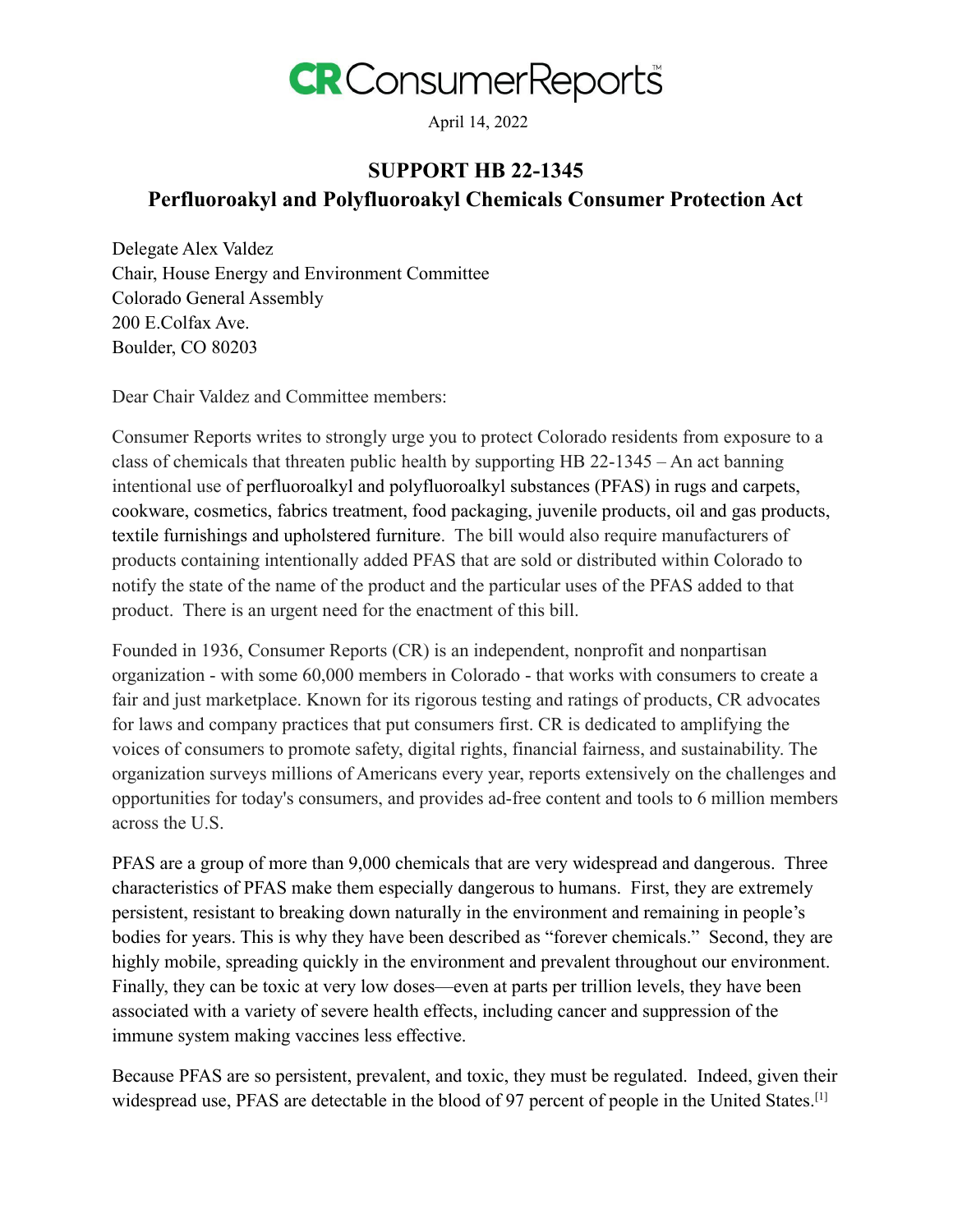Some of the toxic effects associated with exposure to these chemicals include immunotoxicity, cancer, thyroid disease, birth defects, and decreased sperm quality.<sup>[2]</sup> They reduce the immune response to childhood vaccines and may increase the risk of infectious disease.<sup>[3]</sup> In addition, PFAS exposure has been directly linked to several underlying conditions that make people more vulnerable to severe symptoms of COVID-19, including obesity, asthma, kidney disease, and high cholesterol.<sup>[4]</sup> Compared to people with no underlying conditions, patients who have these conditions are six times as likely to be hospitalized with COVID-19 and 12 times as likely to die of the disease<sup>[5]</sup>

PFAS also are referred to as "everywhere chemicals" because among the ways that consumers can be exposed to PFAS are through food, water, and consumer products that contain PFAS, and contaminated soil, dust and air. Disposal of PFAS can also result in PFAS in drinking water. CR testing of Colorado drinking water found total PFAS levels of 37.9 ppt in Highlands Ranch and 22.49 ppt in Conifer,  $\left[6\right]$  both above CR's recommended limit of total PFAS of 10 ppt.  $\left[7\right]$ 

HB 22-13 would require manufacturers of products containing intentionally added PFAS that are sold or distributed within Colorado to notify the state of the name of the product and the particular uses of the PFAS added to that product. Such information is needed if the state is to take action against a broad range of consumer products with intentionally added PFAS. The bill also would allow products that do not contain intentionally added PFAS to be considered as "environmentally preferable products," defined as products that have a lesser or reduced adverse effect on human health and the environment when compared with competing products that serve the same purpose, that the state will preferentially purchase.

Some manufacturers add PFAS to food packaging to make it water- and grease-resistant, which can contaminate the food with which it comes into contact. Indeed, the Food and Drug Administration (FDA) last year reported in 2019 that it had detected PFAS in a variety of foods purchased around the country, including produce, meats and seafood.<sup>[8]</sup> People are exposed when they eat the contaminated food. In a more recent test, PFAS were detected in the packaging of foods sold by major retailers.<sup>[9]</sup> CR recently published a story involving testing of 118 food packaging products that found PFAS had been intentionally added to almost a third (37 products) of the products.[10] This prompted some retailers to announce a switch to safer alternatives, thereby demonstrating the availability of and feasibility of non-PFAS food packaging.

EPA's 2015 Significant New Use Rule for PFOA- and PFOA-related chemicals provided a definition for a category of a subgroup of the so-called long-chain PFAS chemicals, which are defined as having 8 or more carbon atoms. The idea was that these long-chain PFAS have more persistent in the environment and more likely to bioaccumulate than short-chain PFAS (having 7 or fewer carbon atoms), and so short-chain PFAS should be not persist in the body, so would not bioaccumulate and would consequently be less toxic.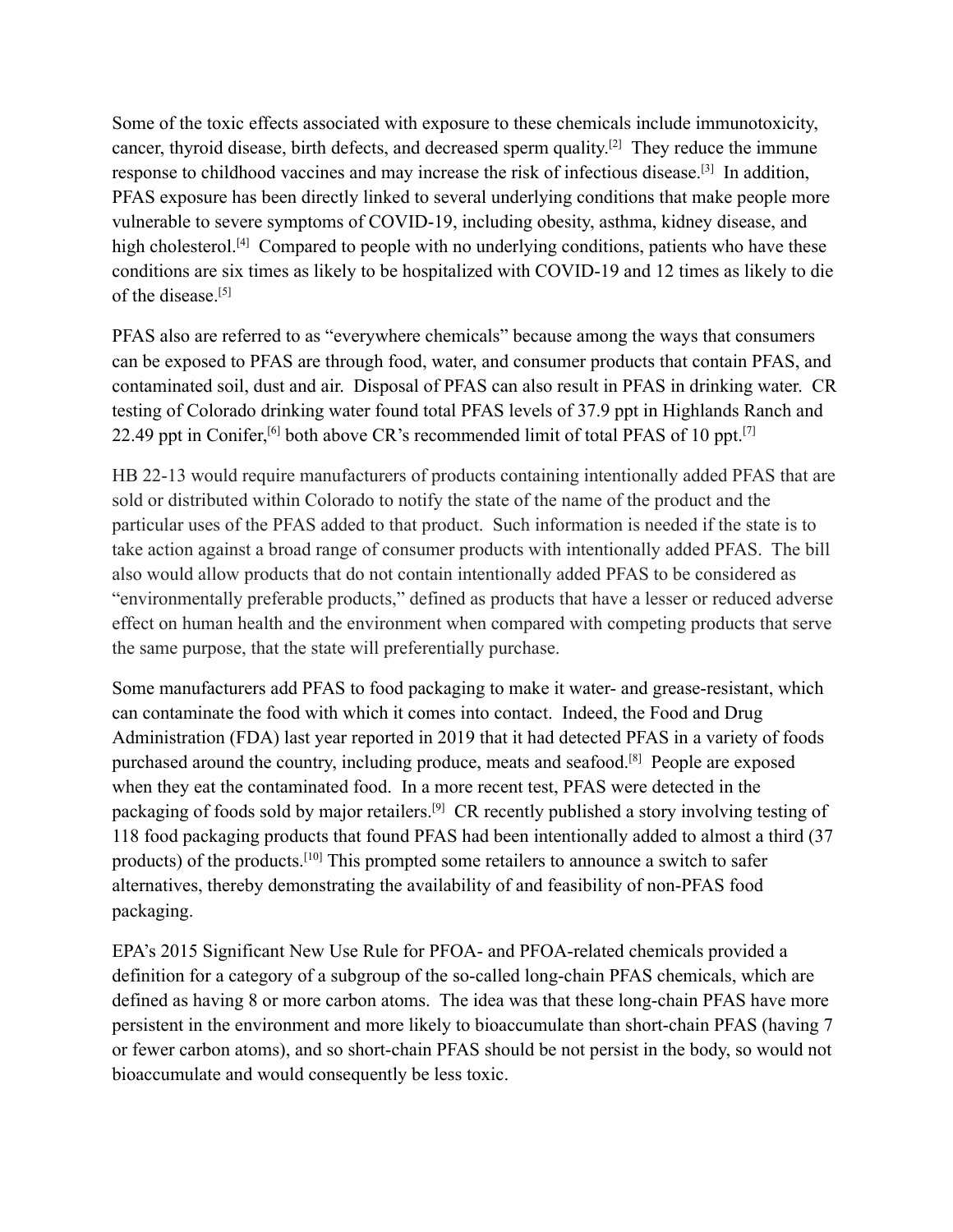These short-chain PFAS emerged as a replacement to long-chain PFAS in food packaging due to safety concerns in 2011.<sup>[11]</sup> Indeed, beginning in 2011, FDA started working with industry to get them to voluntarily remove long-chain PFAS as food contact materials. In 2016, FDA had revoked the regulation of the remaining uses of long-chain PFAS in food packaging (see 81 FR 5, January 4, 2016 and 81 FR 83672, November 22, 2016).[12] Again, the thinking was that the short-chain PFAS should be relatively safe for use as food contact substances.

However, in July 2020, FDA announced a voluntary phase out of use of certain short-chain PFAS (6:2 FTOH) for use as food contact substances after FDA scientists published their analyses of certain short-chain PFAS that showed that they did persist in rodent studies, such that "the data suggest the potential of 6:2 FTOH to also persist in humans from chronic dietary exposure. Further scientific studies are needed to better understand the potential human health risks from dietary exposure to food contact substances that contain 6:2 FTOH." [13]

In addition, an October 2021 EPA toxicity assessment of a short chain PFAS, GenX chemicals (a replacement for PFOA), show that GenX chemicals are more toxic than PFOA.[14] Thus, the short-chain PFAS are not necessarily less persistent in the human body and nor significantly less toxic than long-chain PFAS. In addition, a study published in 2020 looked at the Key Characteristics of Carcinogens framework for cancer hazard identification for 26 PFAS chemicals, including long-chain and short-chain PFAS, and found that all 26 chemicals had at least one key characteristic of a carcinogen.<sup>[15]</sup> These studies suggest that short-chain PFAS are not necessarily safer than the long-chain PFAS that they are replacing.

Since many PFAS are so resistant to break down, their presence in food ware means that they will leach out in the landfill and enter the environment. In addition, the increase in the consumption of take-out foods as a result of the pandemic has increased the risk of consumer exposure to PFAS.

There are alternatives to PFAS-treated food ware, and major retailers and restaurants including Panera Bread, Taco Bell, Chipotle, Whole Foods Market, Sweetgreen, Cava, Freshii, <a>[16]</a> McDonald's,<sup>[17]</sup> Trader Joe's,<sup>[18]</sup> Ahold Delhaize,<sup>[19]</sup> Rite Aid,<sup>[20]</sup> Amazon.com,<sup>[21]</sup> Wendy's,<sup>[22]</sup> Chick-Fil-A,<sup>[23]</sup> Burger King,<sup>[24]</sup> Popeye's,<sup>[25]</sup> and Tim Hortons<sup>[26]</sup> have already started the switch to these safer alternatives.

PFAS use in rugs, carpets, and upholstered furniture can result in PFAS being present on dust and in indoor airs, due to aging and PFAS evaporation.<sup>[27]</sup> In addition, the hand-to-mouth and close proximity to the floor of toddlers means that PFAS levels can be higher in toddlers compared to adults both in residential homes and child care environments.[28] Banning use of rugs and carpets treated with PFAS or aftercare stain and water treatments containing PFAS should help reduce exposure of infants and toddlers to PFAS.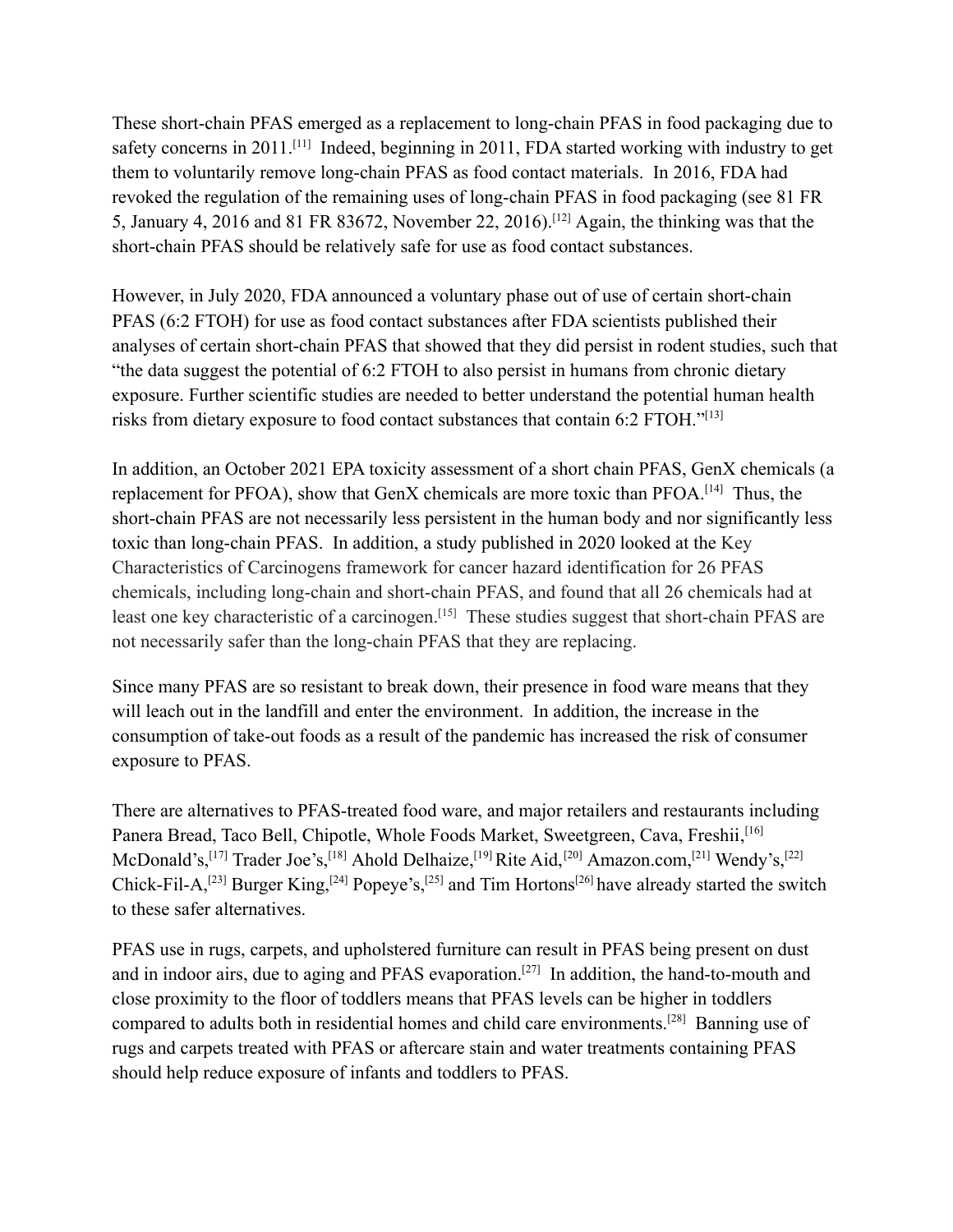## **Conclusion**

The enactment of HB 22-1345 would represent significant progress toward protecting consumers from exposure to PFAS through consumer products, especially food packaging. Colorado could join California, Connecticut, Maine, Maryland, Minnesota, New York, Vermont and Washington in banning PFAS from food packaging materials. The bill also would protect against exposure to PFAS from rugs and carpets, cookware, cosmetics, fabrics treatment, juvenile products, oil and gas products, textile furnishings and upholstered furniture. We strongly urge you to support this legislation.

Sincerely,

| Brian Ronholm            |
|--------------------------|
| Director, Food Policy    |
| <b>Consumer Report</b>   |
| 101 Truman Ave.          |
| <b>Yonkers, NY 10703</b> |
|                          |

[1] Lewis RC, Johns LE, Meeker JD. 2015. Serum Biomarkers of Exposure to Perfluoroalkyl Substances in Relation to Serum Testosterone and Measures of Thyroid Function among Adults and Adolescents from NHANES 2011-2012. *Int J Environ Res Public Health*. 12(6): 6098-6114. At:

[6]

[https://article.images.consumerreports.org/prod/content/dam/CRO-Images-2021/Health/05May/Consumer\\_Reports\\_](https://article.images.consumerreports.org/prod/content/dam/CRO-Images-2021/Health/05May/Consumer_Reports_Tap_Water_Test_Results_May_2021) [Tap\\_Water\\_Test\\_Results\\_May\\_2021](https://article.images.consumerreports.org/prod/content/dam/CRO-Images-2021/Health/05May/Consumer_Reports_Tap_Water_Test_Results_May_2021)

[7] <https://www.consumerreports.org/water-quality/how-safe-is-our-drinking-water-a0101771201/> [8]

[9] <https://toxicfreefuture.org/packaged-in-pollution/>

<https://www.ncbi.nlm.nih.gov/pmc/articles/PMC4483690/pdf/ijerph-12-06098.pdf>

<sup>[2]</sup> <https://www.atsdr.cdc.gov/pfas/health-effects/index.html>

<sup>[3]</sup> Grandjean P and E Butdz-Jørgensen. 2013. Immunotoxicity of perfluorinated alkylates: calculation of benchmark doses based on serum concentrations in children. *Env Health* 12(35). At: <https://ehjournal.biomedcentral.com/articles/10.1186/1476-069X-12-35>

<sup>[4]</sup> <https://www.atsdr.cdc.gov/pfas/health-effects/index.html>

<sup>[5]</sup> Stokes EK, Zambrano LD, Anderson KN et al. 2020. Coronavirus Disease 2019 Case Surveillance—United States, January 22-May 30, 2020. *MMWR Morb Mortal Wkly Rep* 2020; 69:759-765. DOI:

http://dx.doi.org/10.15585/mmwr.mm6924e2

[http://blogs.edf.org/health/2019/11/20/fdas-updated-results-for-pfas-in-food-suggest-progress-but-raise-questions-ab](http://blogs.edf.org/health/2019/11/20/fdas-updated-results-for-pfas-in-food-suggest-progress-but-raise-questions-about-its-method/) [out-its-method/](http://blogs.edf.org/health/2019/11/20/fdas-updated-results-for-pfas-in-food-suggest-progress-but-raise-questions-about-its-method/)

<sup>[10]</sup> Loria, K. 2022. Dangerous PFAS Chemicals are in Your Food Packaging. Consumer Reports. June 2022 issue. At:

[https://www.consumerreports.org/pfas-food-packaging/dangerous-pfas-chemicals-are-in-your-food-packaging-a378](https://www.consumerreports.org/pfas-food-packaging/dangerous-pfas-chemicals-are-in-your-food-packaging-a3786252074/) [6252074/](https://www.consumerreports.org/pfas-food-packaging/dangerous-pfas-chemicals-are-in-your-food-packaging-a3786252074/)

<sup>[11]</sup> <https://www.fda.gov/food/chemicals/authorized-uses-pfas-food-contact-applications> [12] *Id.*